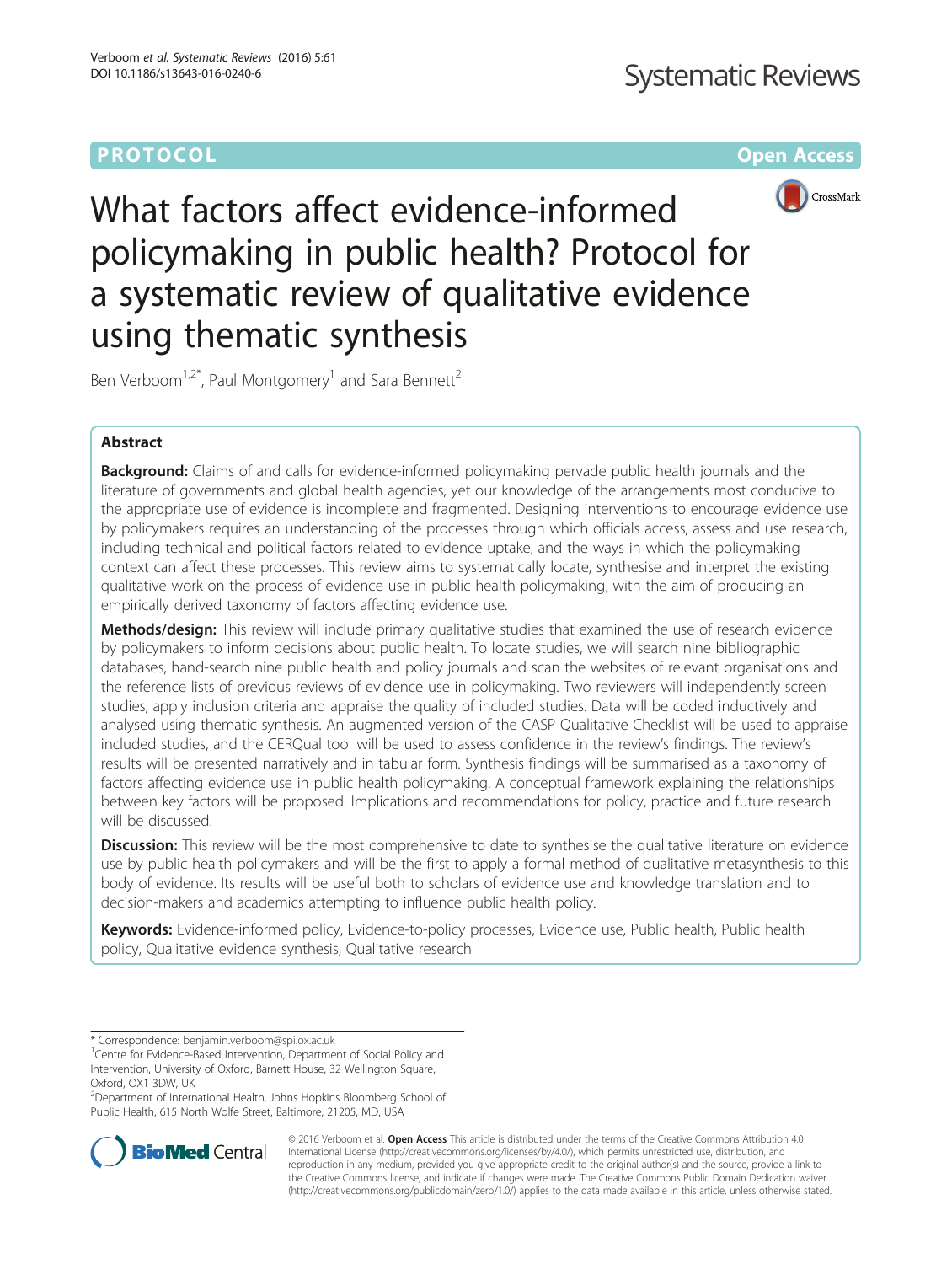## Background

The recent popularisation of evidence-based medicine, which calls for the explicit, judicious and conscientious use of up-to-date research evidence in clinical decision-making, has prompted discussion about the role of research evidence in informing policy-level decision-making, leading to calls for more systematic and appropriate evidence use by actors involved in crafting public health policy.

Designing interventions to encourage the appropriate use of evidence by public health policymakers requires an understanding of the processes through which bureaucrats and politicians access, assess and use evidence, including the technical factors (i.e. barriers and facilitators) related to evidence uptake. It also requires an appreciation for the ideological nature of policymaking in general [[1](#page-7-0)], and (public) health policymaking in particular [[2\]](#page-7-0), and the processes through which political factors can affect whether and how evidence translates into policy [[3](#page-7-0)]. Policy decisions related to the health of populations, whether at the subnational, national or international level, are likely to be particularly controversial and politically charged. The ongoing debate about the extent to which the state should be engaged in promoting public health and access to health services [\[4](#page-7-0), [5](#page-7-0)] and the often unequal distribution of the benefits of population-level health interventions [\[6](#page-7-0)] are just two reasons for this.

Policymaking inevitably involves (often controversial) trade-offs between different values, priorities, and interests, including considerations related to public opinion, expected health outcomes, intervention cost, perceived fairness and equity and ethics [[7](#page-7-0)]. An understanding of how decisionmakers weigh up research evidence against these competing priorities is a prerequisite to developing strategies to encourage these actors to use evidence more appropriately.

A growing body of primary qualitative literature has examined the role of research evidence in public health decision-making [\[8](#page-7-0)]. However, previous efforts to systematically review this work [[8](#page-7-0)–[10\]](#page-7-0) have primarily taken an 'aggregative' or 'synoptic' approach, that is, they have pooled and summarised data from existing primary studies without reinterpreting reported findings across studies to generate novel theoretical insights. The evolving family of qualitative review methods collectively termed 'qualitative evidence synthesis' or 'qualitative metasynthesis' [\[11\]](#page-8-0) is defined by the production of 'higher-level' (sometimes called 'third-order' [[12](#page-8-0)]) theoretical constructs that 'go beyond' providing an aggregation of individual study findings to more comprehensively explain phenomena of interest. Importantly, qualitative metasynthesis involves integrating findings from multiple qualitative studies and, through considering the body of included study reports as a whole, producing inferences and interpretations that are not located in or derivable from any one included research report [[11](#page-8-0)].

In this review, we will apply the metasynthetic technique of thematic synthesis [\[13\]](#page-8-0) to analyse and interpret the existing qualitative work on the process of evidence use in public health policymaking, with the aim of producing an empirically derived taxonomy of factors affecting this process. The specific objectives of this review are:

- 1. To locate and synthesise all qualitative evidence on the use of research evidence in public health policymaking, including data on:
	- Factors (e.g. barriers and facilitators) associated with the (appropriate) use of evidence
	- The process(es) through which evidence is accessed, valuated (i.e. compared to competing inputs) and applied to policymaking
	- Policymaker perceptions of the (appropriate) role of research evidence in public health policymaking in general and their work in particular
- 2. Using the data obtained through the first objective, to produce a taxonomy of the factors impacting upon evidence-informed policymaking in public health
- 3. To preliminarily identify, through the examination of subgroups of included studies, factors affecting evidence use that may be dependent on the context in which the activity of policymaking takes place

## Methods/design

We explored the possibility of registering this protocol in the PROSPERO database, but learned that (as of early-2016) PROSPERO only accepts systematic reviews with a 'health-related outcome'. As our review does not meet this criterion, it has not been registered in PROS-PERO. However, we hope that the a priori publication of this protocol serves some of the same purposes as registration, namely increasing transparency and reducing the likelihood of bias and unnecessary duplication of efforts [[14\]](#page-8-0).

## Criteria for considering studies for this review

In this section, we outline the criteria against which studies will be included or excluded from the review. Briefly, in order to be included in the review, a study must:

- Be a qualitative study, published or unpublished
- Examine *policy* activities, processes and/or decisions in policy settings
- Report data concerning the use of *research evidence* to inform decisions about public health

In the subsections that follow, we provide a more detailed explanation of and rationale for these inclusion criteria.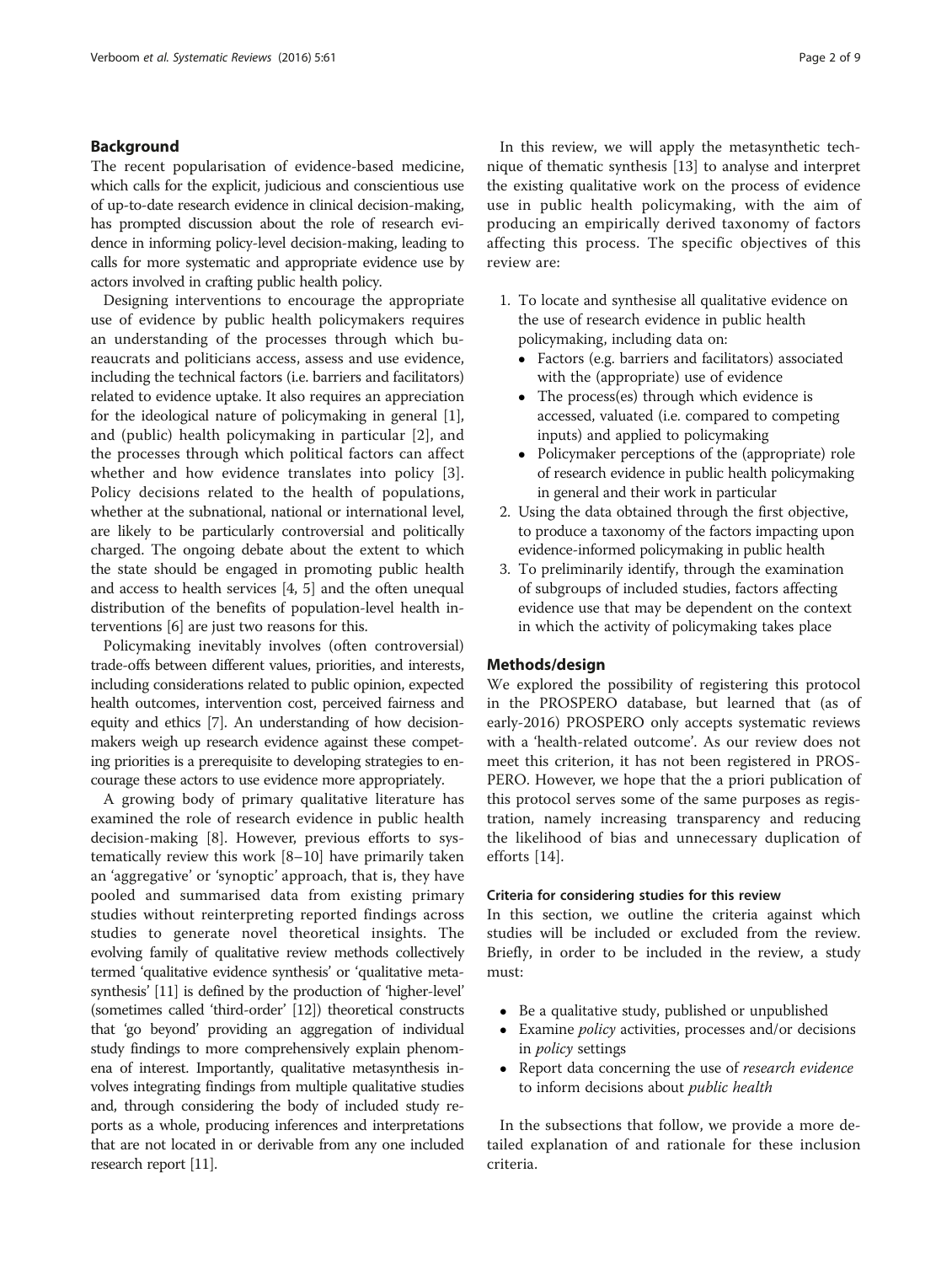## Types of studies

This review will only include qualitative studies that report primary data. For the purposes of this review, we will use the following definition of 'qualitative study': a study that uses qualitative methods both for data collection and data analysis. This definition is consistent with that used in several recent qualitative syntheses [[15](#page-8-0)–[17](#page-8-0)] and was cited as one useful definition in the Cochrane Qualitative and Implementation Methods Group supplementary guidance on qualitative evidence synthesis [\[18](#page-8-0)]. Methods of qualitative data collection include (but are not limited to) interviews, focus groups and participant observation methods, while methods of qualitative data analysis include, for example, thematic analysis, content analysis, discourse analysis and grounded theory approaches. This definition of qualitative study excludes, for example, studies in which data were collected through interviews or focus groups, but were analysed exclusively through quantitative methods (e.g. tallies, descriptive statistics, etc.). We will include mixed methods studies that used both qualitative and quantitative methods, provided that it is possible extract data derived only from the qualitative methods.

We will not exclude studies according to the epistemological assumption(s) and/or theoretical tradition(s) on which they were based. That is, we will include all work within the broad 'qualitative paradigm'.

Studies will not be excluded from the review on the basis of any hierarchy of qualitative evidence or criteria related to study quality. However, we recognise the possibility that including all eligible qualitative studies regardless of methodological quality may risk biasing the review's findings [\[19\]](#page-8-0). As described below, a quality appraisal tool will be applied to all included studies prior to data analysis. Using sensitivity analysis (also discussed below), we will assess the potential undue influence of low scoring studies on our findings [\[20](#page-8-0)].

Studies will not be excluded on the basis of publication status (e.g. type of publication), publication date or the language in which the study was reported.

## Types of settings and participants

This review will include studies reporting on policy activities, decisions, and/or processes with an explicit (though not necessarily exclusive) focus on public health issues. Studies reporting data derived from human participants (i.e. via interviews, focus groups or observation, as opposed to documents) will be included in the review if their participants included policymakers engaged in such activities. There is no universally accepted definition of the population 'policymakers' [[21](#page-8-0), [22](#page-8-0)]. For the purposes of this review, the population 'policymakers' includes government officials of any rank who are either elected (i.e. politicians) or appointed (i.e. civil servants, policy

advisors and/or bureaucrats), working at the sub-national (e.g. local, state, provincial), national or international/global (i.e. intergovernmental) levels. Consistent with previous reviews [\[23, 24](#page-8-0)], we distinguish policymakers from managers (i.e. program managers, healthcare executives, management consultants, with supervisory and management responsibilities in healthcare and public health organisations) and service providers (i.e. front-line practitioners who typically make decisions about individual patient care, including physicians and nurses). Studies that exclusively include managers and/or service providers will be excluded.

If there is any lack of clarity within study reports about the role(s) of study participants and, as a consequence, uncertainty about whether they fit this definition of 'policymakers', we will contact original study authors for clarification.

Unlike in previous reviews of evidence use in public health [\[10](#page-7-0)] and non-health sectors of policy [\[25\]](#page-8-0), studies will not be excluded on the basis of the country in which the study was conducted. The rationale for this inclusiveness is to capture the potential influence on evidence use of factors related to the political, economic and social context in which policymaking activities take place.

## Subject matter of studies

To be eligible for inclusion, studies must explore the use or reported use of some type of research evidence in policy processes and/or decisions related at least in part to public health.

For the purposes of this review, public health policy decisions are those taken with the explicit goal of promoting the health of the population (whether at the sub-national, national or international level). This excludes policy decisions related to the provision of individual-level clinical interventions, unless these have an explicitly stated public health goal (as in the case of most immunisation policies). However, recognising the now widely appreciated importance of the social determinants of health [[26](#page-8-0)] and understanding that policy decisions made outside of ministries and departments of public health, across a variety of sectors (e.g. transport, housing, crime), can have meaningful impacts on health [[27](#page-8-0)], studies of policymakers with non-health portfolios will be included if population health, or the relationship between their decisions and public health outcome(s), is an explicit focus of the research.

For this review, research evidence will be defined as research produced by academic researchers and/or published in academic journals. This definition is similar to that used in a recent systematic review of evidence use in non-health settings [[25\]](#page-8-0), whose authors found that their original attempt to use a broader definition of research evidence produced results so conceptually heterogeneous that a meaningful synthesis was unfeasible. Included studies may examine the use of research evidence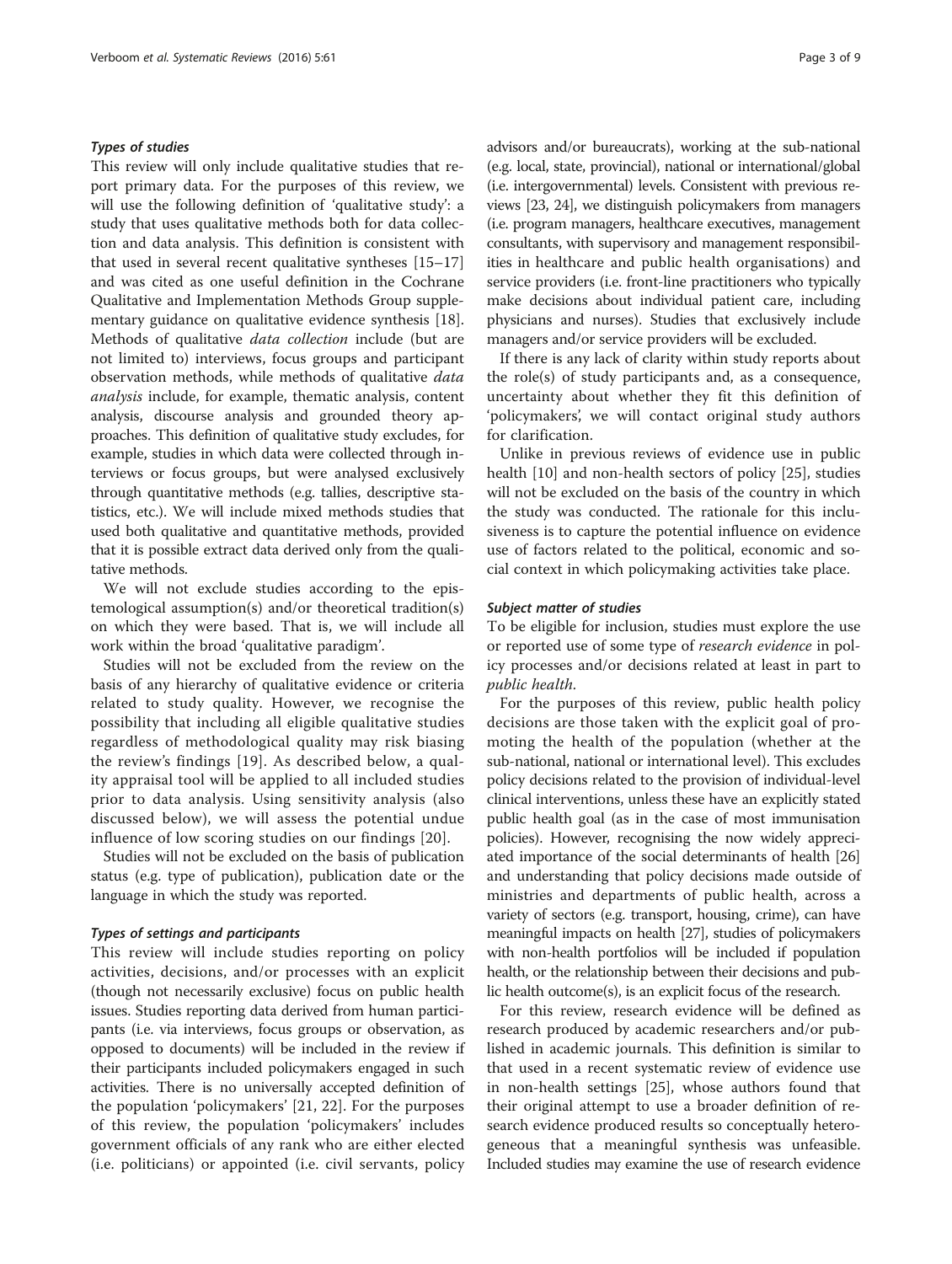in general, or a specific category or 'form' of research evidence, including, for example, reports of randomised controlled trials, systematic reviews and/or meta-analyses and evidence summaries or overviews of reviews.

## Search methods for identification of studies

We plan to electronically search the following bibliographic databases without restriction by date:

- Applied Social Sciences Index and Abstracts (ASSIA)
- Conference Proceedings Citation Index—Social Science and Humanities
- · EMBASE
- Global Health
- International Bibliography of the Social Sciences (IBSS)
- MEDLINE
- SCOPUS
- Social Sciences Citation Index (SSCI)
- Worldwide Political Science Abstracts (WPSA)

Search strategies for each database have been designed in consultation with an information retrieval specialist. In general, the strategies prioritise sensitivity in order to capture all studies relevant to the research question without restriction on the basis of language, location or publication status of the study. Where possible and appropriate, we plan to use a qualitative study design filter in order to enhance specificity [[28, 29\]](#page-8-0). See Additional file [1](#page-7-0) for our MEDLINE search strategy.

We also plan to hand-search the following journals (or specific sections thereof, where indicated) published since the beginning of 2010:

- BMC Public Health (Sections: Global health; Health policies, systems and management in high-income countries; Health policies, systems and management in low and middle-income countries)
- Evidence & Policy
- Health Policy
- Health Policy & Planning
- Health Research Policy and Systems
- Implementation Science
- Journal of Health Politics, Policy & Law
- Milbank Quarterly
- Social Science and Medicine

To supplement these sources, we will scan the 'publications' and/or 'documents' sections of the websites of relevant foundations, agencies and organisations (e.g. Evidence to Policy Initiative (E2Pi), University of California at San Francisco) and the reference lists of our included studies and of previous reviews of evidence use in policymaking [\[3](#page-7-0), [8](#page-7-0)–[10,](#page-7-0) [25\]](#page-8-0). As needed, experts and authors of included studies will be contacted to access unpublished data

of studies located through the above methods and to obtain information about any as yet unpublished studies.

## Data collection and analysis

In this section, we describe the planned methods for selecting studies, extracting and managing data, assessing the quality of included studies and confidence in the review findings and analysing and presenting the review findings.

### Selection of studies

Study screening and selection will be conducted according to standard systematic review methods [\[30](#page-8-0)] using EndNote X7 software (Thomson Reuters). Two reviewers will independently screen all titles and abstracts. Full-text versions of records deemed potentially relevant by at least one reviewer will be obtained for further review. Both reviewers will then independently screen the full-text versions of all potentially relevant articles for inclusion in the review. Any disagreements will be resolved through conference and, if necessary, deferral to a third reviewer. Reasons for the exclusion of studies at the full-text review stage will be recorded, tabulated and provided in an appendix to the final review article.

## Data extraction and management

There is no universally accepted approach to extracting data for the purposes of qualitative metasynthesis. Strategies vary from the very selective to the very inclusive. In extremely inclusive approaches, the entire texts of included papers are essentially treated as data, while in more selective approaches, findings are only extracted from included studies when they are explicitly supported by direct quotations from study participants in the text of the article [[18\]](#page-8-0). This latter approach risks missing findings that on the individual study level are perhaps of secondary importance, but collectively may emerge as important recurrent themes across studies. We will therefore adopt an approach emphasising inclusiveness, since this review is interested in the full breadth of factors affecting evidence use in public health policy.

Since the 'informants' in qualitative reviews are the original study authors (not the studies' participants), all author interpretations of study results (in the form of themes, categories, diagrams, tables, etc.) qualify as data for this review [\[15](#page-8-0), [18](#page-8-0)]. Adopting a version of Thomas and Harden's [[13\]](#page-8-0) approach, we will extract all data labelled by study authors as results/findings, etc. and discussion/conclusion(s)/interpretation(s), etc. Data will be extracted verbatim from study papers directly into NVivo-11 software (QSR International).

In addition to extracting results and discussion sections into NVivo, the following information will be recorded for each included study: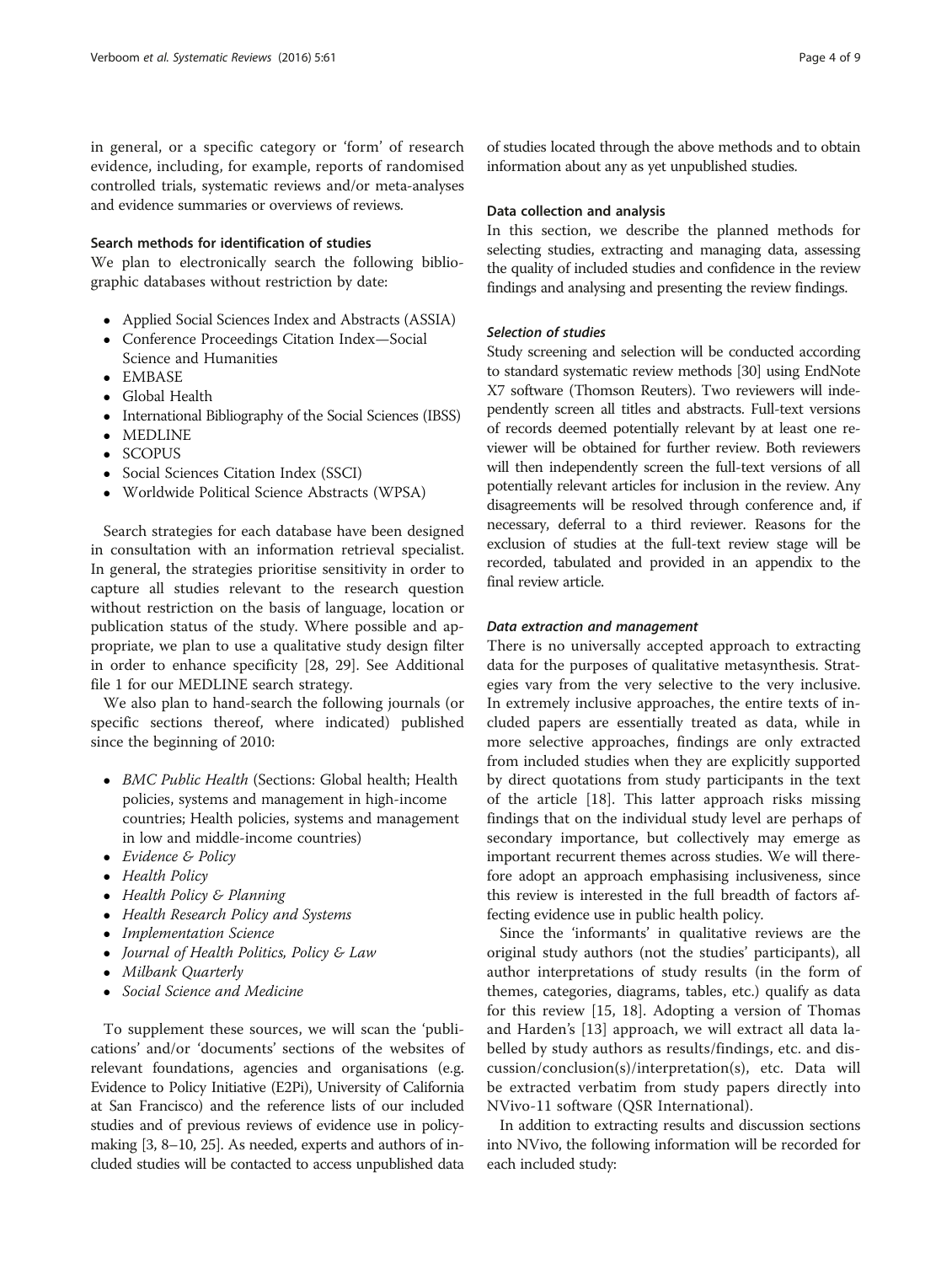- Basic study information (authors, title, year(s) of data collection, year of publication)
- Brief summary of the study's focus, phenomena of interest, and theoretical/philosophical basis
- Study design (including sampling procedures) and description of qualitative methods used (e.g. interviews, observation, document analysis)
- Description of the study setting, policymaking context, level of policymaking (i.e. subnational, national or international/global) and country or countries in which the activity of policymaking took place (as well as the country's income level at the time of data collection according to the World Bank country classification system)
- Description of participants (type of policymaker, rank/title, gender, etc.)

BV will extract these data from all included studies using a tabular data extraction form in Microsoft Excel; a second reviewer will assess the extracted data for accuracy against original study reports. Discordant interpretations will be discussed and resolved. Persistent disagreements will be resolved in consultation with PM. These descriptive study-level data will be reported in a summary table included in the final report and will be used in exploratory sub-group analysis (discussed below).

### Assessment of study quality

Study quality in this review will be assessed according to an adapted version of the Critical Appraisal Skills Programme's (CASP) tool for appraising qualitative research [[31](#page-8-0)]. CASP is arguably the most 'user-friendly' of the widely used tools; however, in a comparative assessment of three popular critical appraisal tools, CASP was found wanting in terms of sensitivity to descriptive, interpretive and theoretical validity [[32\]](#page-8-0). To address these limitations, we have augmented the CASP tool with four items adapted from the Joanna Briggs Institute Qualitative Assessment and Review Instrument [\[33\]](#page-8-0). The adapted CASP instrument (Additional file [2\)](#page-7-0) contains 12 items, all of which can be answered with either 'Yes', 'No', or 'Unclear'. For the purpose of aiding interpretation of the review findings, included studies will be assigned an overall score of 'high', 'moderate' or 'low' overall methodological quality according to a holistic reading of included papers, guided by consideration of these 12 items. It is important to note that these items are not designed to yield an overall numerical 'score' for the methodological quality of studies. Rather, the questions are designed as prompts to guide the reviewers in a critical reading of the studies. Indeed, as there is no consensus on the relative weight that should be ascribed to any individual characteristic of study quality, the presentation of a simple summed score

of the tool's items would risk being more misleading than informative.

BV and a second reviewer will independently pilot the adapted CASP instrument on a random sample of five included studies. The results of the two reviewers' assessments will be compared and any discordant interpretations of items will be discussed with the broader review team to establish a consensus moving forward. Following the pilot stage, BV and the second reviewer will independently assess the quality of all included studies. Disagreements will be discussed and resolved. Persistent disagreements will be resolved by consulting PM. Quality ratings assigned to each study, and the rationale for these decisions (including any disputes and how they were resolved), will be explicitly detailed in an appendix to the final report.

As mentioned above, the results of the quality assessment will not be used to exclude studies from the review, but quality ratings will be used to inform interpretation of the data [[34](#page-8-0)] and will be used in concert with the Confidence in the Evidence from Reviews of Qualitative Research (CERQual) tool to assess the confidence in the review's findings (discussed below).

As well, post hoc sensitivity analysis will be undertaken to assess the potential influence of study quality on the review's findings. This approach is analogous to the sensitivity analyses commonly conducted in quantitative reviews [[20](#page-8-0), [35](#page-8-0)]. We will estimate the robustness of the review's findings to the inclusion/exclusion of studies receiving a 'low quality' rating to test for the potential undue influence of severely methodologically flawed studies [\[36](#page-8-0)].

## Data synthesis

Data will be analysed using NVivo-11 software according to Thomas and Harden's [[13\]](#page-8-0) method of qualitative thematic synthesis. Thematic synthesis involves the line-by-line coding of the text of included studies to produce so-called descriptive themes within studies, followed by the re-interpretation and synthesis of these newly organised data across studies to produce higherorder 'analytical themes' that 'go beyond' the findings of the individual primary studies. This potential generation of new theory via the production of higher order themes represents a synthesis step hitherto not attempted in reviews of evidence use in public health policymaking. No themes will be specified a priori to guide the review. Rather, themes will be allowed to emerge inductively as we interpret individual study data and synthesise data across studies.

The synthesis procedure will follow the three stages of thematic synthesis described by Thomas and Harden [[13\]](#page-8-0), the first two of which take place concurrently: (1) coding text, (2) developing descriptive themes and (3) developing analytical themes.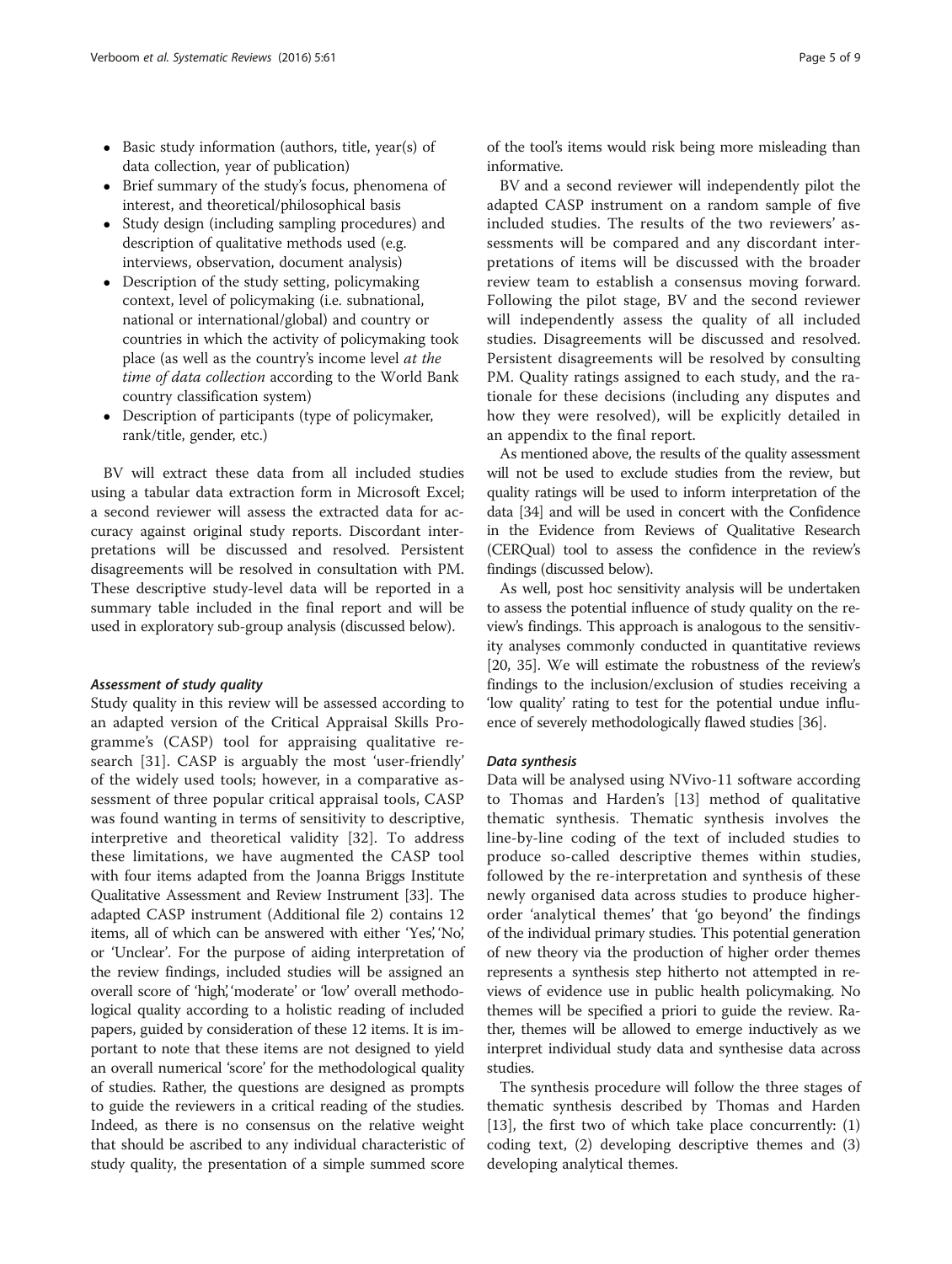During the first and second stages, the data from each included study will be considered in isolation. BV will read and re-read the text of each study in NVivo-11 and will develop codes to describe the meaning and content of the text line by line. Sections of text (e.g. sentences) may be assigned a single code or multiple codes. As codes emerge and accumulate during this process, BV will organise them hierarchically, as appropriate, to develop descriptive themes to explain the data. During this stage, all of the text assigned to each code will periodically be checked for interpretive consistency to determine whether new codes are necessary and to contemplate whether some codes should be collapsed. Throughout this process, other team members will be consulted regularly to discuss coding decisions and the validity of the emerging list of descriptive themes, and amendments will be made as necessary.

During the third stage of thematic synthesis, 'higher order' analytical themes are developed from critical examination of the aggregated descriptive themes developed in stage two [[13\]](#page-8-0). At this point in the analysis, BV will reconsider the set of data, now coded across studies and organised into descriptive themes, and interrogate it for newly emerging cross-study themes. As in stage two, other team members will be consulted regularly to discuss the appropriateness of decisions related to the assignment of analytical themes. Following consultations, amendments to themes will be made as necessary, and the data will be revisited and considered in the context of any newly emergent themes. This iterative process will continue until examination of the data ceases to yield new analytical themes.

As the synthesis process progresses, interpretations of the emerging themes will be summarised as a taxonomy of 'factors' affecting evidence use in public health policymaking, categorised according to the analytical themes. As new findings emerge from the interrogation of the data, the list of factors will be amended as appropriate.

An auditable 'decision trail' tracking the supporting text for each theme, and the study/ies from which this text was drawn, will be recorded in NVivo throughout the process of data synthesis. Tracking (and transparently reporting) the studies that contribute to each 'finding' of the review will facilitate confidence assessments and subgroup analysis (both discussed below) and will enhance the ease with which the review can be critiqued and reproduced.

### Assessment of confidence in review findings

The CERQual approach will be used to provide an assessment of the level of confidence (certainty) in each of the review's findings [\[37](#page-8-0)]. In the context of qualitative evidence synthesis, 'confidence' refers to the extent to which a review finding can be considered a reasonable

representation of the phenomenon of interest; for example, an assessment of high confidence would signify that the phenomenon of interest is unlikely to differ substantially from the review finding. The CERQual tool, which is currently under development, draws on the principles used to develop the Grading of Recommendations, Assessment, Development and Evaluations (GRADE) approach [\[38](#page-8-0)]. It emerged in 2010 to assist a World Health Organization guideline development panel in using synthesised qualitative evidence to inform their recommendations. At least six other reviews [[15](#page-8-0), [39](#page-8-0)–[43\]](#page-8-0) have utilised the CERQual approach or an earlier version of it.

Confidence is assessed at the level of the individual 'review finding'; that is, through the process described below, each 'finding' from the synthesis will be assigned a confidence rating. The current version of the CERQual tool assesses confidence in the evidence on the basis of (1) the methodological limitations of the studies that contributed to each review finding, (2) the relevance of the included studies to the review question, (3) the coherence of each review finding and (4) the *adequacy* of the data contributing to each review finding. The methodological limitations of included studies refer to the extent to which there are problems in the design or conduct of the primary studies that contributed evidence to a review finding. The relevance of the included studies to the review question refers to the extent to which the review finding is applicable to the context (i.e., the population, setting and phenomenon) in which the review is interested. The coherence of a review finding refers to the extent to which the 'pattern' that constitutes a review finding is consistent across multiple individual studies (or, alternatively, incorporates explanations for variations in the finding across individual studies). The adequacy of data refers to the richness (and 'thickness') and quantity of data supporting a given review finding.

CERQual requires that review authors form what are ultimately subjective judgements based on criteria that are somewhat open to interpretation: there are no straightforward, algorithmic criteria upon which to rate studies in these four domains. For the purposes of this review, assessments will be made as follows:

- 1. An assessment of the methodological limitations of each review finding will be made on the basis of the quality ratings assigned to individual studies that contributed to that review finding (using the adapted CASP tool; described above). That is, we will take into consideration the assessed quality of all studies tied to a given review finding and decide whether or not each review finding was *generally* drawn from well-conducted studies.
- 2. The data contributing to a review finding will be deemed highly relevant when the contexts and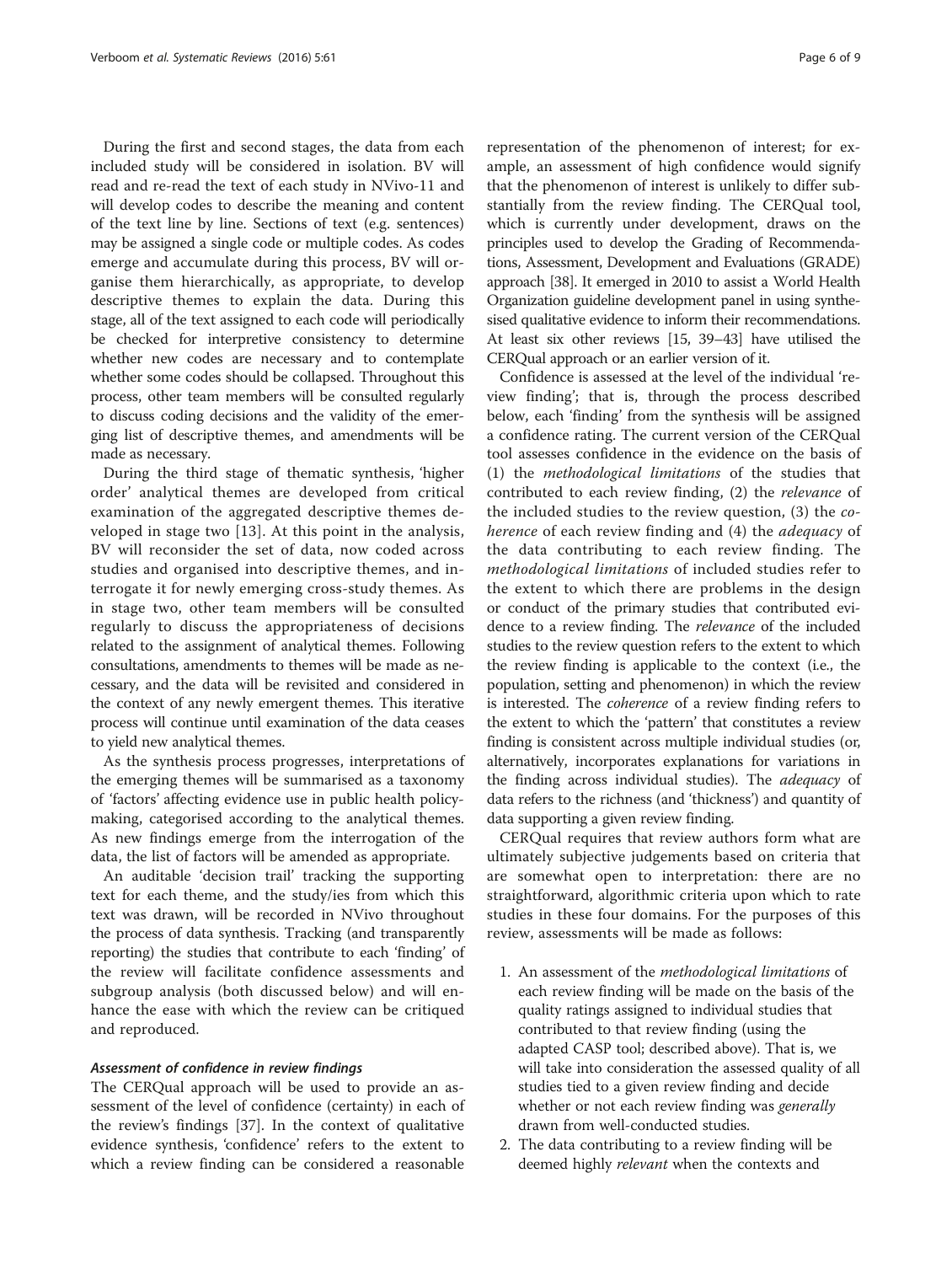phenomena of the primary studies underlying a review finding are not substantively different from the context and phenomena of interest in the review. Relevant studies will be those explicitly and centrally focused on research evidence use by public health policymakers. Studies in which the use of evidence is considered, but is peripheral to their central focus, will be considered less relevant. Similarly, studies in which public health is of secondary concern to the policymakers will also be deemed less relevant.

- 3. A review finding will be considered highly coherent when it is manifested across multiple contexts (i.e. studies) in a consistent pattern or where any significant variation in the finding across studies is plausibly explained by the finding itself (i.e. the finding is coherently context-dependent). Findings that are inconsistent and/or contradictory across studies, and where contradictions and inconsistencies are unexplained, will be deemed less coherent.
- 4. The adequacy of the data contributing to a finding will be determined by assessing the number of studies contributing to a finding, alongside the perceived 'richness' and 'thickness' of the data reported in those studies. A review finding that is supported by several primary studies of moderate richness/thickness and/or a few primary studies of high richness/thickness will be rated as being supported by adequate data. A finding that is supported by only one or few primary studies of moderate or low richness/thickness, or by any number of studies with only low richness/ thickness, will be rated as being supported by less adequate data.

After assessing each of the four components, we will make a judgement about the overall confidence in each review finding. Findings will be assessed as having 'high', 'moderate', 'low' or 'very low' confidence. The developers of CERQual define these four levels of confidence as follows:

- $\bullet$  High confidence: It is *highly likely* that the review finding is a reasonable representation of the phenomenon of interest
- Moderate confidence: It is likely that the review finding is a reasonable representation of the phenomenon of interest
- Low confidence: It is *possible* that the review finding is a reasonable representation of the phenomenon of interest
- Very low confidence: It is not clear whether the review finding is a reasonable representation of the phenomenon of interest

BV and a second reviewer will independently apply the CERQual tool to the review findings. The results of both assessments will be compared and discordant assessments discussed until consensus is achieved for each finding. Any persistent disagreements on confidence ratings will be resolved in consultation with PM. The final results of the CERQual assessment will be reported in tabular form (discussed below) and will be incorporated into the narrative explanation of review's results.

## Subgroup analysis

As appropriate, we will perform subgroup analysis to explore possible variation in the review's findings according to three categories of study-level characteristic:

- Type of qualitative method(s) used (e.g. interviews/ focus groups versus observation versus document analysis)
- Policy context (i.e. subnational versus national versus international/global)
- Economic context according to World Bank country classifications (i.e. studies conducted in high-income countries versus those conducted in either low-, lower-middle-, or higher-middle-income countries)

Examining differences in findings according to the qualitative methods used in included studies may help to inform the design of future work in this area. For instance, it is possible that more political and/or less socially desirable characteristics of evidence use or nonuse are more difficult to capture using methods of selfreport (i.e. individual or group interviews) than through analysis of policy documents or participant observation methods. The content of our findings derived from each of these methods may shed light on such discrepancies.

Exploring differences in findings across contexts could improve our understanding of the nature of public health evidence use at different governance levels and in different economic contexts and could help to inform the specification of interventions to encourage evidence-informed policymaking for different types of policymakers. These results may be also used to generate hypotheses about context-specific evidence use for future quantitative studies in this area. For example, these results could inform subgroup analyses in future reviews of the effectiveness of knowledge translation interventions for policymakers.

## Presentation of findings

The study design features, participant and setting characteristics, data collection and analysis methods and reported findings of all included studies will be summarised in tabular form and described narratively.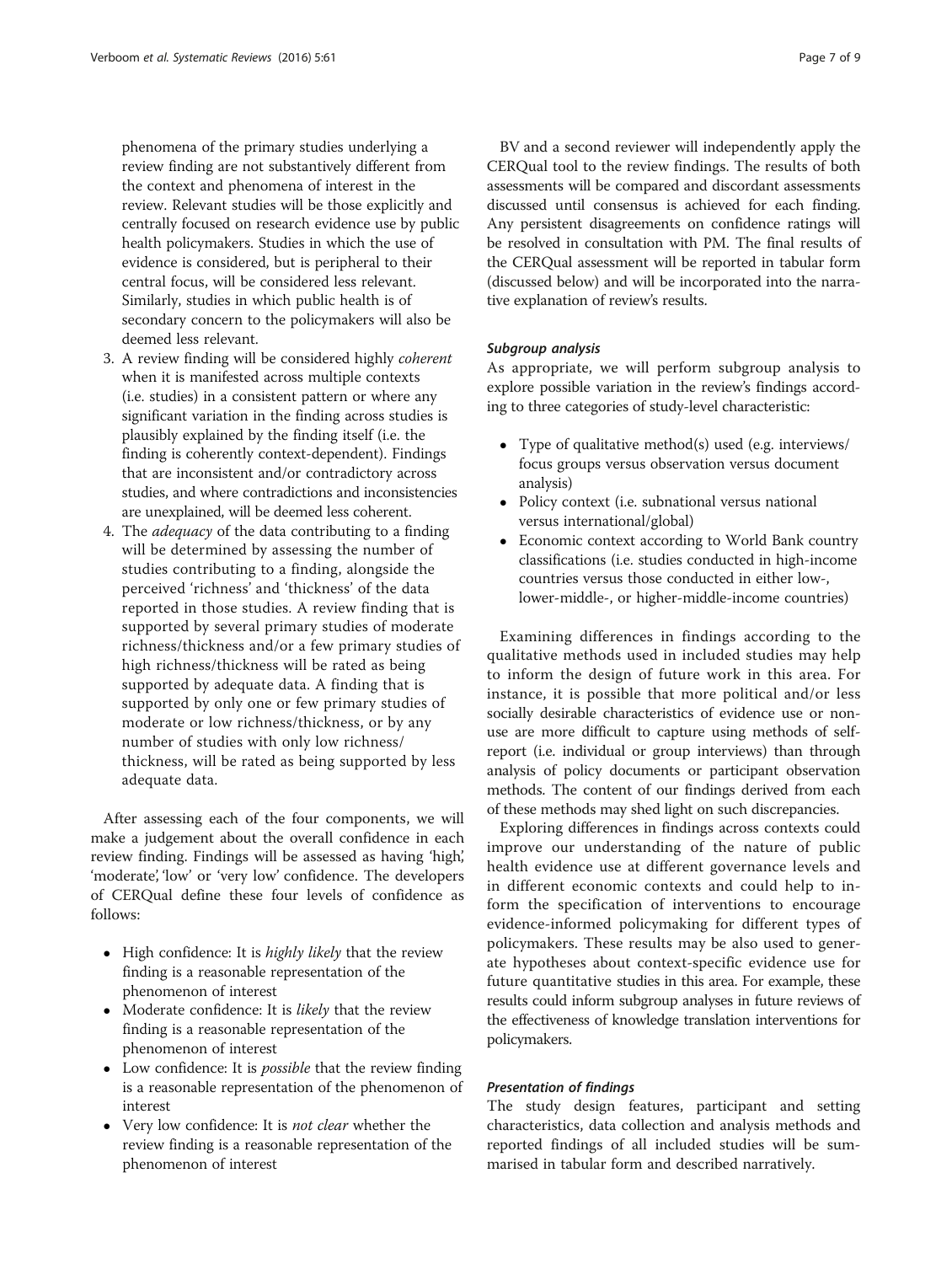<span id="page-7-0"></span>Results of the thematic synthesis and of the CERQual assessments will be tabulated in a 'summary of qualitative findings table'. The review findings (factors affecting evidence use) will be classified into categories, informed by the analysis and listed in a table. A brief description of each factor will be provided, along with each factor's 'confidence' rating. This exercise will produce an empirically derived taxonomy of factors related to evidence use in public health policy that can be interrogated and further refined in future empirical work (both qualitative and quantitative). The review's findings will also be summarised visually in a proposed conceptual framework explaining the relationship between the key factors affecting evidence use.

### Reporting methods

This protocol was developed and reported according to the Preferred Reporting Items for Systematic Reviews and Meta-analyses (PRISMA)-P Statement for reporting systematic review protocols [\[44](#page-8-0)]. See Additional file 3 for a completed PRISMA-P checklist. The review's methods and results will be reported according to the ENTREQ (enhancing transparency in reporting the synthesis of qualitative research) statement for reporting syntheses of qualitative studies [[45\]](#page-8-0). The final literature searches employed will be reported using the STARLITE (sampling strategy, type of study, approaches, range of years, limits, inclusion and exclusions, terms used, electronic sources) standards for reporting literature searches [[46\]](#page-8-0), and search and screening results will be summarised and presented using the flowchart described in the PRISMA statement [[47\]](#page-8-0). Any deviations from this protocol will be recorded by BV and reported in the final review report.

## **Discussion**

Claims of and calls for evidence-informed policymaking pervade public health journals and the literature of governments and international agencies, yet our knowledge of the conditions and arrangements most conducive to the appropriate use of evidence is incomplete and fragmented. While much primary research has been conducted to examine the factors affecting evidence use by public health policymakers [8], this literature remains largely unsynthesised. This review will be the most comprehensive to date to synthesise the qualitative literature on evidence use by public health policymakers and will be the first to apply a formal method of qualitative metasynthesis to this body of evidence. Its results will be useful both to scholars of evidence use and knowledge translation and to decision-makers and academics attempting to influence public health policy.

## Additional files

[Additional file 1:](dx.doi.org/10.1186/s13643-016-0240-6) Sample search strategy - Strategy used to conduct search in MEDLINE database (via OVID). (PDF 28 kb)

[Additional file 2:](dx.doi.org/10.1186/s13643-016-0240-6) Adapted CASP form - Tool that will be used to assess the methodological quality of included studies. (PDF 27 kb)

[Additional file 3:](dx.doi.org/10.1186/s13643-016-0240-6) PRISMA-P Checklist - Completed checklist demonstrating adherence to PRISMA-P guidelines for reporting systematic review protocols. (PDF 121 kb)

#### Abbreviations

CASP: Critical Appraisal Skills Programme; CERQual: Confidence in the Evidence from Reviews of Qualitative Research; E2Pi: Evidence to Policy Initiative; ENTREQ: enhancing transparency in reporting the synthesis of qualitative research; GRADE: Grading of Recommendations, Assessment, Development and Evaluations; PRISMA: Preferred Reporting Items for Systematic Reviews and Meta-analyses; STARLITE: sampling strategy, type of study, approaches, range of years, limits, inclusion and exclusions, terms used, electronic sources.

#### Competing interests

The authors declare that they have no competing interests.

#### Authors' contributions

BV is the guarantor. BV conceived the review and led the drafting of the protocol. PM assisted with planning the methodological approach and contributed to the drafting and revision of the protocol. SB assisted with framing the research question and objectives and contributed to the drafting and revision of the protocol. All authors read and approved the final manuscript.

#### Acknowledgements

There is no financial support for this review. This review is being conducted as part of BV's doctoral dissertation. BV receives financial support from the Trudeau Foundation, the Clarendon Fund and Fulbright Canada. The authors would like to thank Peggy Gross (Public Health Informationist, Johns Hopkins University) for her assistance with the development of the search strategies for this review.

#### Received: 15 January 2016 Accepted: 6 April 2016 Published online: 14 April 2016

#### References

- 1. Lasswell HD. Politics: who gets what, when, how. New York: P. Smith; 1950. Barnes A, Parkhurst J. Can global health policy be depoliticized? A critique
- of global calls for evidence-based policy. In: Brown GW, Yamey G, Wamala S, editors. The Handbook of Global Health Policy. West Sussex: Wiley-Blackwell; 2014. p. 157–73.
- 3. Liverani M, Hawkins B, Parkhurst JO. Political and institutional influences on the use of evidence in public health policy. A Systematic Review PloS one. 2013;8(10):e77404.
- 4. Porter D. Health, civilization, and the state: a history of public health from ancient to modern times. London and New York: Routledge; 1999.
- 5. Rice T. Individual autonomy and state involvement in health care. J Med Ethics. 2001;27(4):240–4.
- 6. White M, Adams J, Heywood P. How and why do interventions that increase health overall widen inequalities within populations. In: Babones SJ, editor. Social inequality and public health. Bristol: Policy Press; 2009. p. 65-82.
- 7. Bowen S, Zwi AB. Pathways to "evidence-informed" policy and practice: a framework for action. PLoS Med. 2005;2(7):e166.
- 8. Oliver K, Innvær S, Lorenc T, Woodman J, Thomas J. A systematic review of barriers to and facilitators of the use of evidence by policymakers. BMC Health Serv Res. 2014;14(1):2.
- 9. Innvær S, Vist G, Trommald M, Oxman A. Health policy-makers' perceptions of their use of evidence: a systematic review. Journal of Health Services Research & Policy. 2002;7(4):239–44.
- 10. Orton L, Lloyd-Williams F, Taylor-Robinson D, O'Flaherty M, Capewell S. The use of research evidence in public health decision making processes: systematic review. PLoS One. 2011;6(7):e21704.